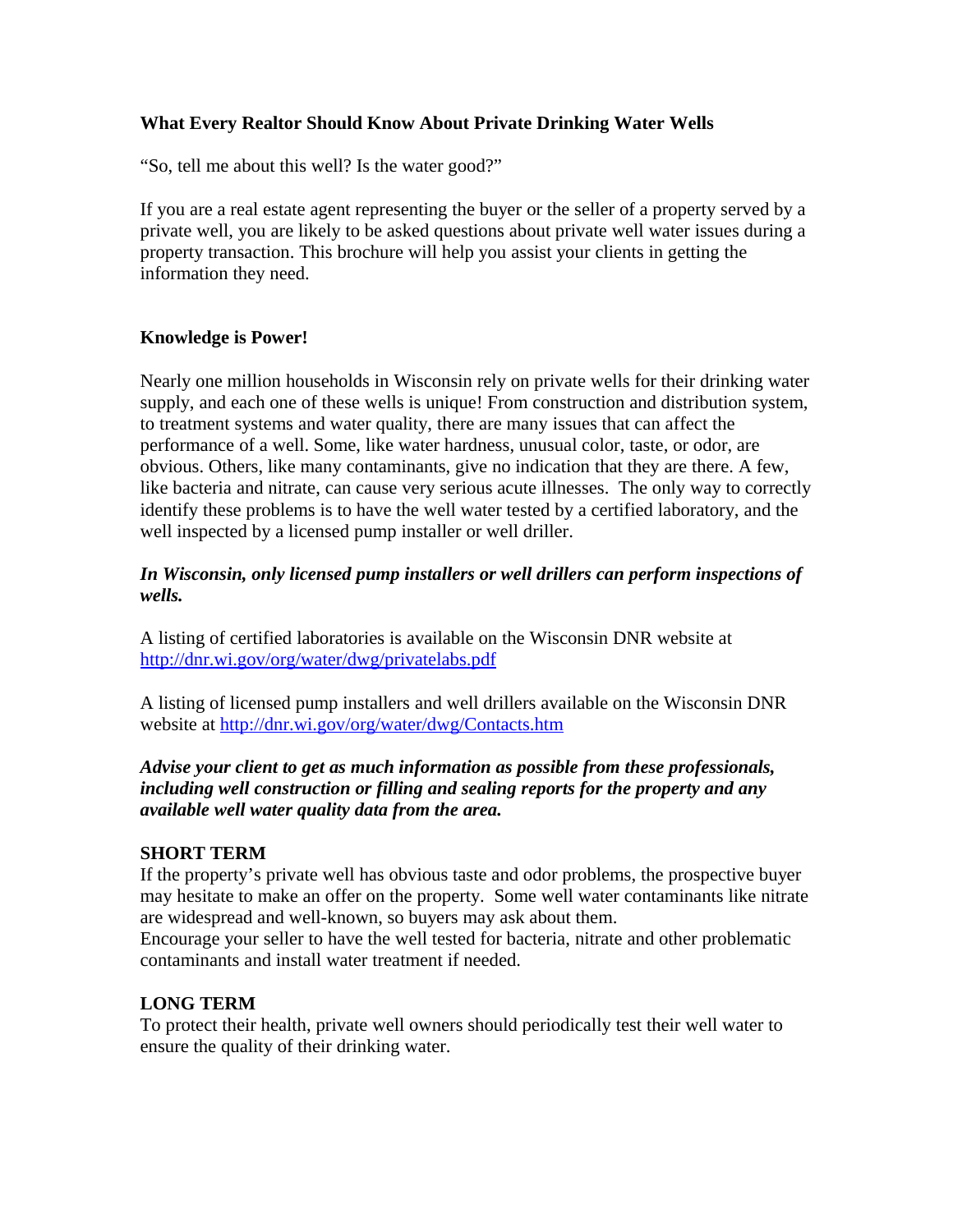It is best to have the well water tested annually for at least bacteria, nitrate and nitrite. Other contaminants, like arsenic, should be tested for on a less frequent or if any change in color, odor or taste is noticed.

# **Avoid Delays!**

Testing and inspection prior to listing a property will help avoid delays in selling the home. Even though the potential buyer's lending institution will likely require testing and an inspection within 30 days prior to closing, an inspection commissioned by the homeseller will help identify any existing problems that should be remedied prior to listing. This will help to make the home more marketable and reduce the risk of problems during or after the sale.

## **Safe Water Can Be A Selling Point**

If there are any objections to testing and inspecting the water system, you can advise your client that a house with a system in disrepair or with contaminants present in the water is probably worth less money on the market and may take longer to sell. Just like a home with a new roof will likely sell for more, a home with a properly functioning water system that provides safe drinking water is worth more. Knowing that the water is safe will offer peace of mind for the new owners!

## **What Tests Should Be Conducted?**

The EPA suggests that an initial test should include coliform bacteria, nitrates/nitrites, and pH. In addition, the homeowner may want to consult with experts such as well drillers, pump installers, and water treatment companies about the need to test for arsenic, lead, copper, volatile organic compounds, or pesticides.

The buyer's lending institution will most likely require that the well pass a water quality test prior to loan approval. Most lenders require testing for bacteria, nitrate and lead at a minimum. Keep in mind that these tests are intended to protect the lender from making a loan on a property with a faulty system.

## **How Should The Samples Be Taken?**

Most water testing laboratories supply their own sample containers and provide detailed instructions on how to properly collect a water sample. Use the bottles provided and carefully follow all instructions to obtain a good sample.

If there is a home water treatment system, determine why the treatment device is there and what it is treating/removing from the water. A water test specific for that compound should be done on both the raw water coming into the house before the treatment system and a separate test after the water has passed through the treatment system. This will ensure that the treatment system is functioning properly.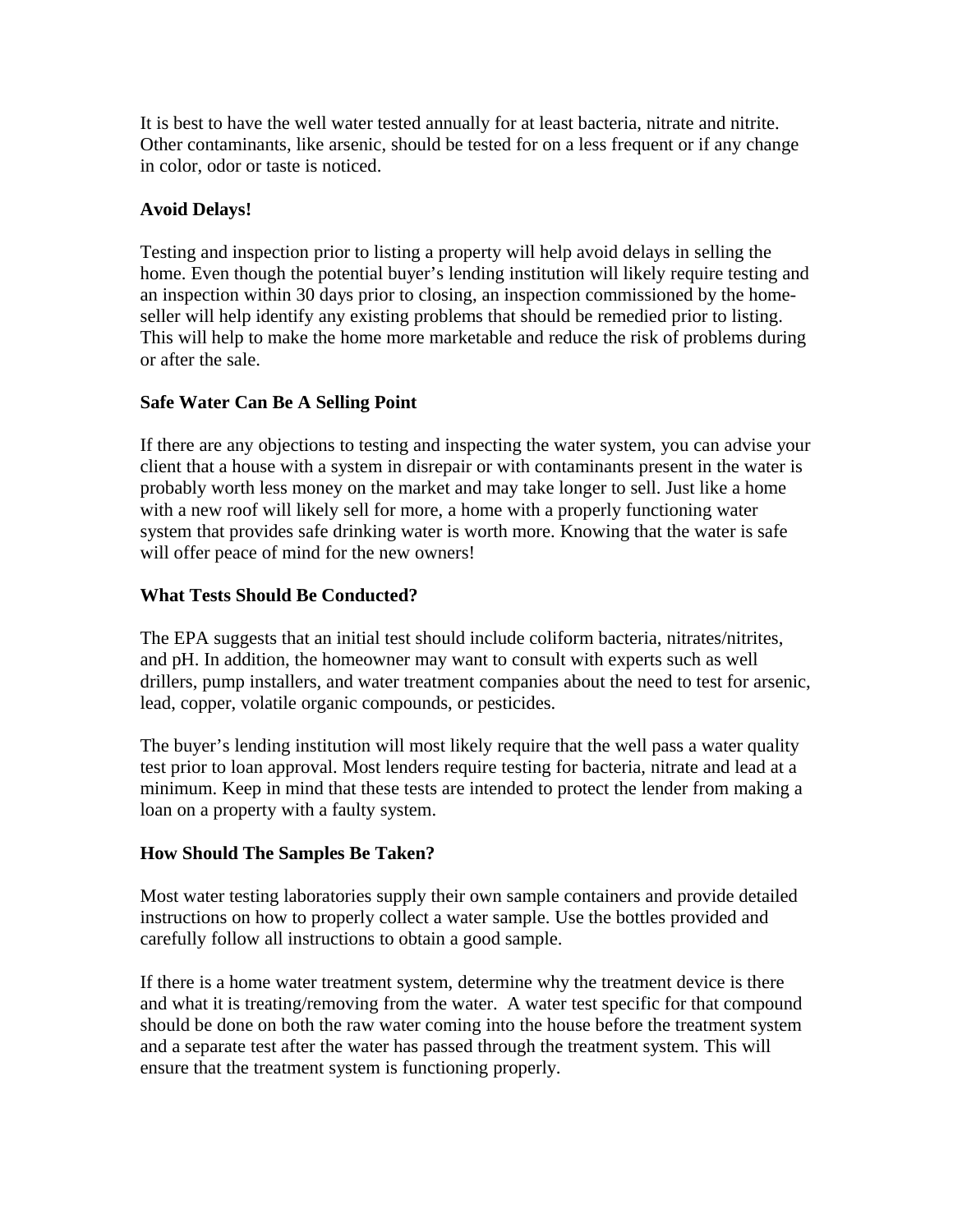## **Are There Any Specific Testing Requirements For Real Estate Transactions In Wisconsin?**

Wisconsin law does not require private well testing for real estate transactions. However, if the buyers are financing their purchase, the financing institution will most likely require system testing. The Wisconsin DNR encourages annual water testing of private wells to assist in protecting the health of the home occupants.

## **Where Should The Water Be Tested?**

Your client should arrange to have the water tested at a Wisconsin certified laboratory. These laboratories follow accepted procedures for testing contaminants. Make sure that the laboratory is certified to test for the contaminants requested. The laboratory will provide sampling instructions and collection bottles for taking the water sample.

A list of Wisconsin certified laboratories is available on the Wisconsin DNR website at <http://dnr.wi.gov/org/water/dwg/privatelabs.pdf>

## **What Are The Costs For Testing?**

Prices for testing vary by laboratory and by testing parameters. Contact individual laboratories for detailed price lists.

#### **Are There Any Other Parts Of The Water System That Need To Be Inspected?**

Yes. In addition to a well water test, the mechanical workings of the water system should also be inspected. This includes the well pump, pressure tank, water treatment system (should one exist), the condition of the area around the well, and the well's proximity to potential contamination sources. The well itself should be inspected to ensure tight construction. Also, the well's location should not be subject to flooding. It is important to advise your client to rely on qualified professionals to conduct the inspection. *In Wisconsin, only licensed pump installers or well drillers can perform inspections of wells.*

#### **It's A Really Old House, And The Well Is In The Basement…**

Was the well constructed after April 10, 1953? In this case filling and sealing of the well will most likely be required.

Was the well constructed before April 10, 1953? If so, the well will need to be evaluated on a case-by-case basis. The criteria for evaluation includes how sanitary the basement is – that is, how dry, insect free, and safe from contamination hazards the well is – and what condition the well is in.

Existing installations terminating in walkout basements may remain in service if: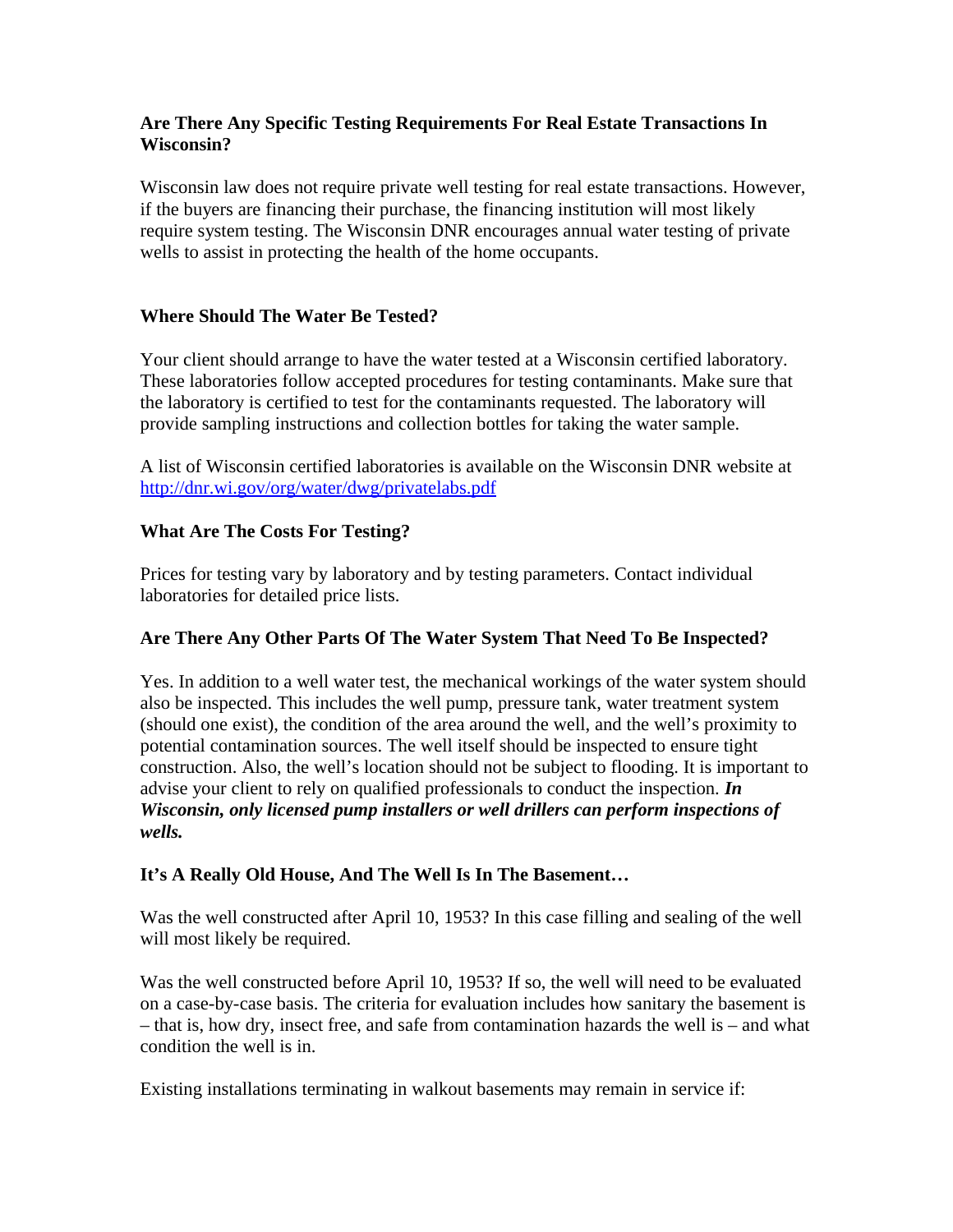- a) You can walk directly outside without going upstairs or a slope.
- b) The surface of the ground around the door slopes down and away from the door.
- c) The well is accessible for maintenance.
- d) The well continuously produces safe water.

## **…In A Pit Or An Alcove…**

A pit or an alcove is any structure that is completely or partially below the ground surface or below a building floor that is used for the housing of a well. Pits and alcoves are required to be water-tight, crack-free, and have a well casing pipe that terminates at least 6 inches above the floor. Pits and alcoves should also have access hatches that allow for well maintenance activities.

The 1953 Wisconsin well code prohibited the construction of a well pit for wells, pumps or pressure tanks. Upgrading of substandard well pits is not permitted, and they will be required to be filled and sealed in accordance with NR 812.26.

## **Where Does The Client Get Information On The Age, Type, Depth, And Testing And Maintenance Records?**

The current homeowner may have testing and maintenance records, and a well construction log. Wisconsin requires that a registered well driller file a well log with the Wisconsin DNR. However, depending on the age of the well this may not have been done. Some older well construction reports may be found at the following web site: <http://datcpgis.wi.gov/WellLogs/>If well construction information is unavailable, then your client will have to rely on the information produced by the well inspector.

## **How Does Your Client Determine If The Private Well Will Produce Enough Water For Household or Business Needs?**

The well log may contain the information on the well's capacity and yield in gallons per minute. If this information is not available, you can contact a registered well driller to conduct a well yield test. This person will have the equipment and knowledge necessary to conduct the test.

The estimated average daily water use per person is 75 gallons; for a family of four this amounts to 300 gallons of water per day. The person conducting the well yield test should be able to advise you on whether the well can produce sufficient water for your client's needs.

## **How Does My Client Determine If The Well Is Properly Located Away From Potential Contaminant Sources?**

The potential for contaminants to enter a well depends upon its placement and construction, as well as the proximity of the well to potential pollution sources, the condition of the well casing and well cap, and general construction.